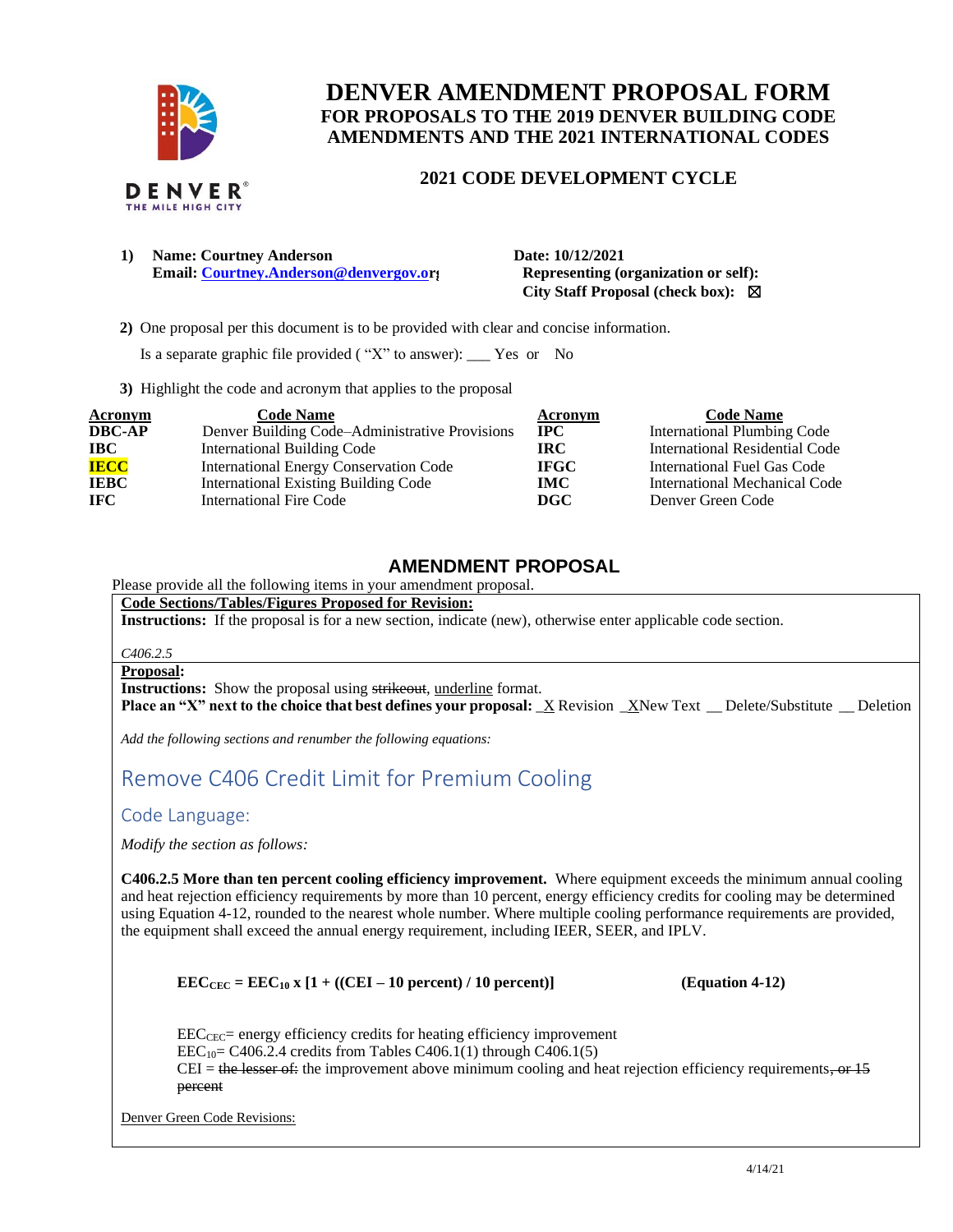**701.4.2 (7.4.3) Heating, Ventilating, and Air Conditioning.** The heating, ventilating, and air conditioning shall comply with the IECC, Sections C301 and C403, with the following modifications and additions.

**701.4.3.1.(7.4.3.1) Minimum Equipment Efficiencies.** All *building projects* shall exceed the applicable full-load equipment efficiency requirements in Normative Appendix B by at least 10 percent, shall exceed the applicable seasonal (annual) equipment efficiency requirements by at least 15 percent, and meet the applicable ENERGY STAR requirements in Section 701.4.7.3.2 (7.4.7.3.2). Where equipment efficiency is not defined/listed in Normative Appendix B or in Section 701.4.7.3.2 (7.4.7.3.2), the equipment shall meet the minimum efficiency requirements defined/listed in ANSI/ASHRAE/IES Standard 90.1. Specifically, this applies to the following products in ANSI/ASHRAE/ IES Standard 90.1:

- a. Table 6.8.1.3, "Water-Chilling Packages—Mini- mum Efficiency Requirements
- b.Table 6.8.1-11, "Air Conditioners and Condensing Units Serving Computer Rooms—Minimum Efficiency Requirements."
- c. Table 6.8.1-12, "Commercial Refrigerator and Freezers—Minimum Efficiency Requirements."
	- d.Table 6.8.1-13, "Commercial Refrigeration— Minimum Efficiency Requirements."
	- e. Table 6.8.1-14, "Vapor Compression Based Indoor Pool Dehumidifiers—Minimum Efficiency Requirements."
	- f. Table 6.8.1-15, "Electrically Operated DX- DOAS Units, Single-Package and Remote Con- denser, without Energy Recovery—Minimum Efficiency Requirements."
	- g.Table 6.8.1-16, "Electrically Operated DX- DOAS Units, Single Package and Remote Con- denser, with Energy Recovery—Minimum Efficiency Requirements."-
	- h.Table 10.8-1, "Minimum Nominal Full-Load Efficiency for NEMA Design A, NEMA Design
- i. Table 10.8-2, "Minimum Nominal Full-Load Efficiency for NEMA Design C and IEC Design H Motors at 60 Hz" (NEMA MG 1).
- j. Table 10.8-3, "Minimum Average Full-Load Efficiency for Polyphase Small Electric Motors."
- k.Table 10.8-4, "Minimum Average Full-Load Efficiency for Capacitor-Start Capacitor-Run and Capacitor-Start Induction-Run Small Electric Motors."
- l. Table 10.8-5, "Minimum Nominal Full-Load Efficiency for Fire Pump Electric Motors."

#### **Supporting Information (Required):**

All proposals must include a written explanation and justification as to how they address physical, environmental, and/or customary characteristics that are specific to the City and County of Denver. The following questions must be answered for a proposal to be considered.

Purpose: What does your proposal achieve?

This proposal would remove the cap on possible credits in C406.2.5 for higher efficiency cooling equipment.

Reason: Why is your proposal necessary?

The 2021-IECC caps the number of points that can be achieved through above-code equipment efficiency, only offering points for up to 15% improvement over federal minimums. However, federal minimums lag the market substantially and heat pump technology has advanced substantially in the last few years, offering cooling equipment that is substantially more than 15% better than federal minimums. For example, for air conditioners under 65 kBtu in size, there is equipment available on the market that exceeds federal minimums by more than 80%.

Substantiation: Why is your proposal valid? (i.e. technical justification)

This proposal removes that 15% cap, allowing the credit calculation to scale up to the highest efficiencies available. Removing the cap allows prescriptive projects to take advantage of this very high-performance equipment.

**Bibliography and Access to Materials** (as needed when substantiating material is associated with the amendment proposal): **None**

**Other Regulations Proposed to be Affected**

**\*For proposals to delete content from the 2019 Denver Green Code in conjunction with adding it to other mandatory Denver codes and/or regulations, only.**

Please identify which other mandatory codes or regulations are suggested to be updated (if any) to accept relocated content.